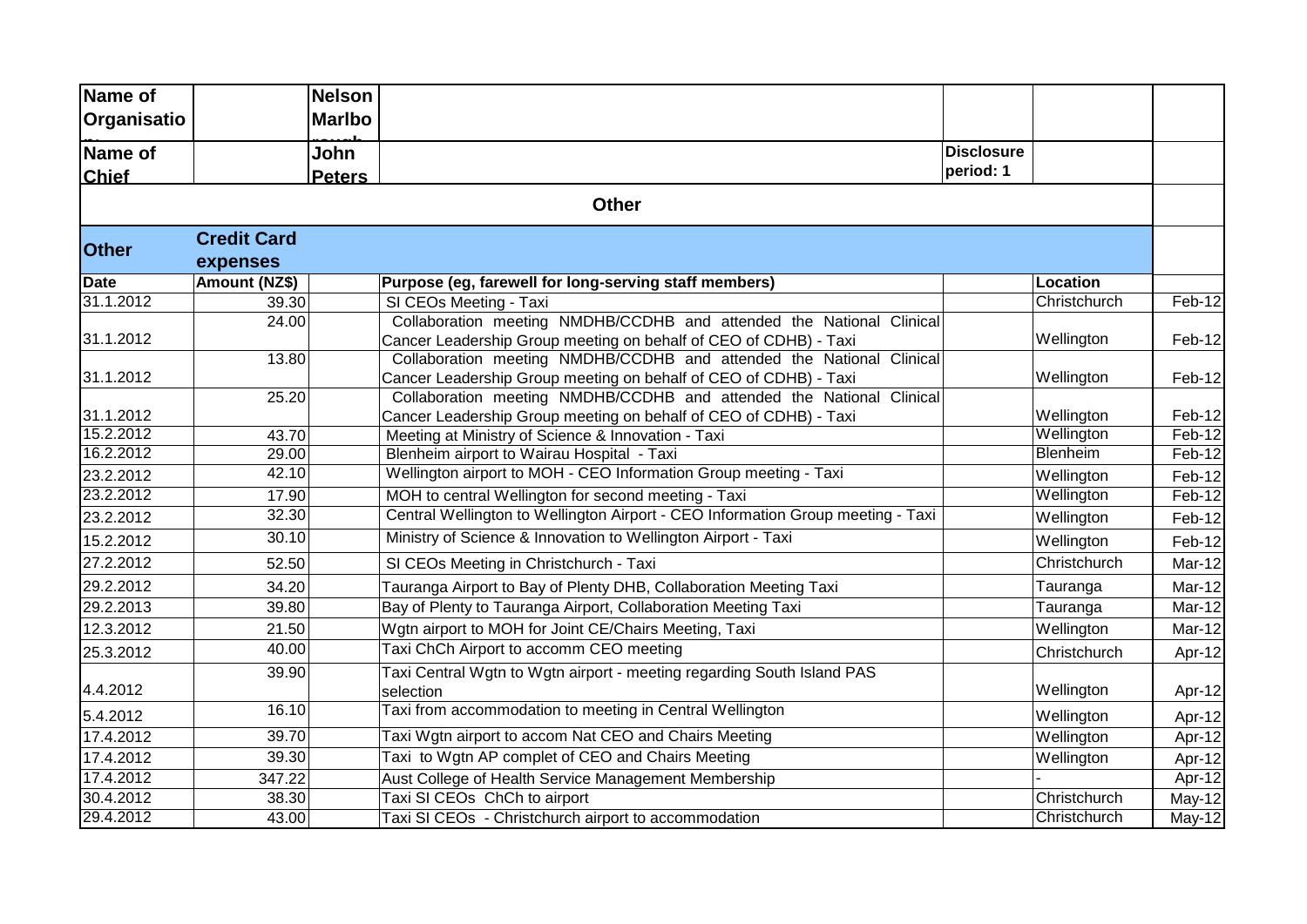| 18.5.2012 | 13.40 | Taxi Wairau Hospt to Malb District Council, working meeting with Mayor | <b>Blenheim</b> | $May-12$ |
|-----------|-------|------------------------------------------------------------------------|-----------------|----------|
| 23.5.2012 | 38.70 | Taxi ChCh MOH to airport for Mental Health Alliance Meeting            | Christchurch    | $May-12$ |
| 27.5.2012 | 50.00 | Annual Credit Card Account Fee                                         |                 | $May-12$ |
| 28.5.2012 | 16.50 | South Island CEOs Meeting                                              | Christchurch    | $Jun-12$ |
| 5.6.2012  | 48.70 | South Island Alliance Meeting in Christchurch - airport to venue       | Christchurch    | Jun-12   |
| 25.6.2012 | 42.60 | National CEO Group Meeting                                             | Wellington      | Jun-12   |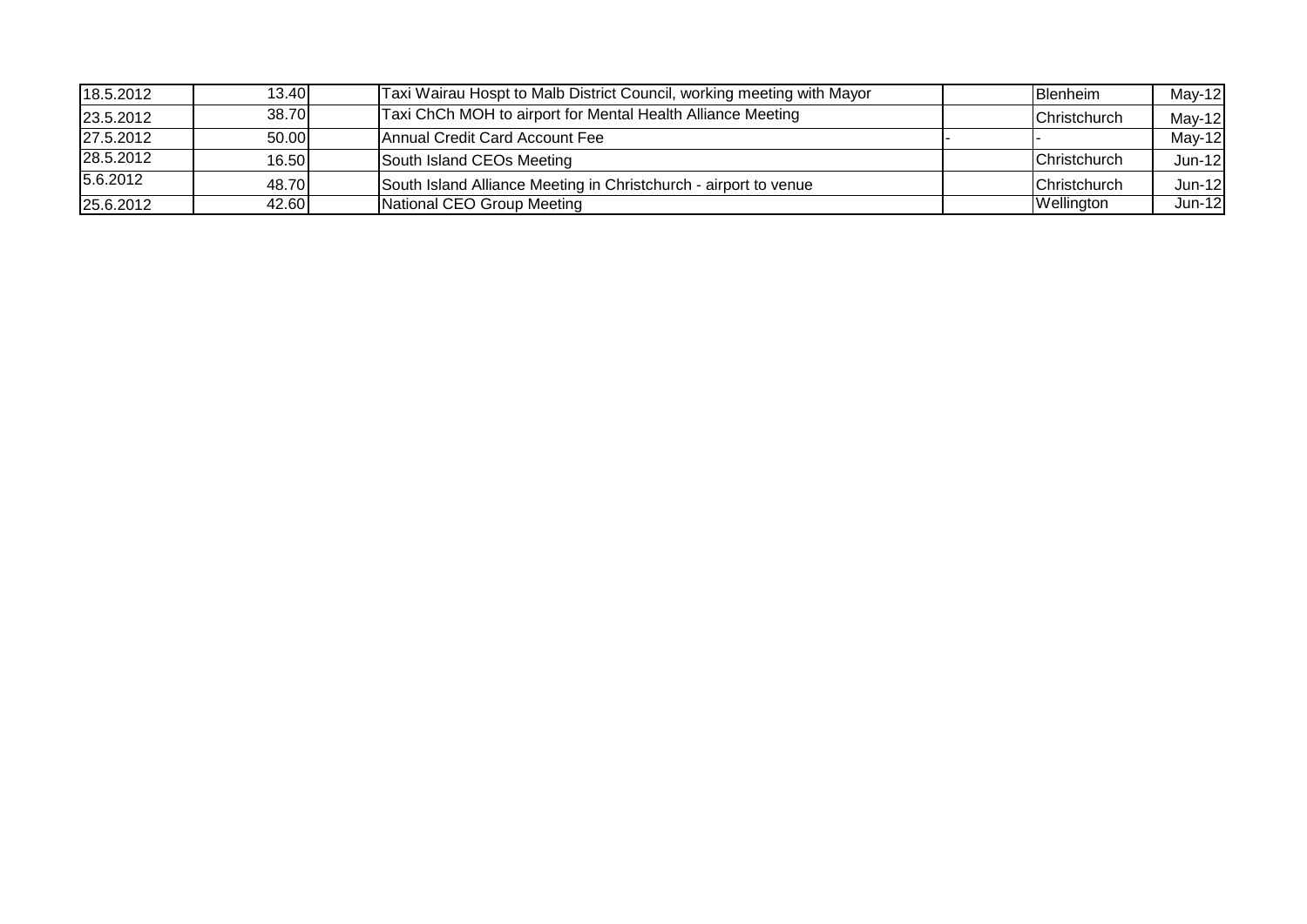| Name of                                                                                                                                |                  | Nelson                  |                                                                                                                                                        |                                               |                              |                          |
|----------------------------------------------------------------------------------------------------------------------------------------|------------------|-------------------------|--------------------------------------------------------------------------------------------------------------------------------------------------------|-----------------------------------------------|------------------------------|--------------------------|
| Organisatio                                                                                                                            |                  | <b>Marlborou</b>        |                                                                                                                                                        |                                               |                              |                          |
| Name of                                                                                                                                |                  |                         |                                                                                                                                                        | Disclosure period: 1                          |                              |                          |
| Chief                                                                                                                                  |                  | John                    |                                                                                                                                                        | January to 30 June                            |                              |                          |
|                                                                                                                                        |                  | Peters                  |                                                                                                                                                        |                                               |                              |                          |
|                                                                                                                                        |                  |                         | International and domestic travel expenses                                                                                                             |                                               |                              |                          |
| Internation                                                                                                                            |                  | <b>Credit</b>           |                                                                                                                                                        |                                               |                              |                          |
| al Travel                                                                                                                              |                  | Card                    |                                                                                                                                                        |                                               |                              |                          |
|                                                                                                                                        |                  |                         |                                                                                                                                                        | Nature (such as hotel<br>costs, airfares, and |                              |                          |
| Date                                                                                                                                   | Amount (NZ\$)*   |                         | Purpose (for example attending conference on)                                                                                                          | taxis)                                        | Location/s                   |                          |
|                                                                                                                                        |                  |                         |                                                                                                                                                        |                                               |                              |                          |
|                                                                                                                                        |                  |                         |                                                                                                                                                        |                                               |                              |                          |
| <b>Internation</b>                                                                                                                     |                  | <b>Non-Credit</b>       |                                                                                                                                                        |                                               |                              |                          |
| al Travel<br>Date                                                                                                                      | Amount (NZ\$)*   | <b>Card</b>             | Nil                                                                                                                                                    |                                               |                              |                          |
|                                                                                                                                        |                  |                         |                                                                                                                                                        |                                               |                              |                          |
|                                                                                                                                        |                  |                         |                                                                                                                                                        |                                               |                              |                          |
| <b>Domestic</b>                                                                                                                        |                  | <b>Credit</b>           |                                                                                                                                                        |                                               |                              |                          |
| <b>Travel</b>                                                                                                                          |                  | Card<br><b>Expenses</b> |                                                                                                                                                        |                                               |                              |                          |
|                                                                                                                                        |                  |                         |                                                                                                                                                        | Nature (eg, hotel                             |                              |                          |
| Date                                                                                                                                   | Amount (NZ\$)*   |                         | Purpose (eg, visiting district offices )                                                                                                               | costs, travel, etc)                           | Location/s                   |                          |
| 31.1.2012                                                                                                                              | 8.00             |                         | Collaboration meeting NMDHB/CCDHB and attended the National Clinical Cancer Leadership<br>Group meeting on behalf of CEO of CDHB)                      | Travel                                        | Wgtn                         | Feb period               |
|                                                                                                                                        | 52.46            |                         | Christchurch to Timaru for South Island IS SLA meeting                                                                                                 |                                               | Timaru                       |                          |
| 1.2.2012<br>1.2.2012<br>9.2.2012<br>15.2.2012                                                                                          | 8.00             |                         | South Island SLA Meetings in Timaru                                                                                                                    | fuel for rental car                           |                              | Feb period               |
|                                                                                                                                        | 1.00             |                         | Medlab South meeting in Christchurch (did not attend as flight had been cancelled)                                                                     | Travel                                        | Timaru                       | Feb period               |
|                                                                                                                                        | 12.00            |                         | Meeting with NHB regarding SI IT Alliance in Wellington                                                                                                | Travel                                        |                              | Feb period               |
|                                                                                                                                        | 8.00             |                         | CEO Information Group meeting Wgtn                                                                                                                     | Travel                                        | Wgtn                         | Feb period               |
|                                                                                                                                        | 8.00             |                         | South Island CEO's Meeting ChCh                                                                                                                        | Travel                                        | Wgtn<br>ChCh                 | Feb period               |
|                                                                                                                                        | 8.00             |                         | South Island CEO's Meeting ChCh for Chairperson vehicle                                                                                                | Travel<br>Travel                              | ChCh                         | Mar period<br>Mar period |
| 23.2.2012<br>27.2.2012<br>27.2.2012<br>29.2.2012<br>7.3.2012                                                                           | 8.00             |                         | To attend Tauranga Collaboration Meeting                                                                                                               | Travel                                        | Tauranga                     | Mar period               |
|                                                                                                                                        | 16.00            |                         | South Island Information Services Alliance meeting, Christchurch                                                                                       | Travel                                        | ChCh                         | Mar period               |
| 12.3.2012                                                                                                                              | 8.00             |                         | Joint Chief Exec/Chairpersons Meeting, Wgtn                                                                                                            | Trave                                         | Wgtn                         | Mar period               |
|                                                                                                                                        | 10.00            |                         | South Island CEO's Meeting in ChCh                                                                                                                     | Travel                                        | ChCh                         | Mar period               |
|                                                                                                                                        | 8.00             |                         | Carparking attending Nat CEO & Chairs Meeting, Wgtn                                                                                                    | Travel                                        | Wgtn                         | Apr period               |
| 25.3.2012<br>17.4.2012<br>17.4.2012                                                                                                    | 8.00             |                         | Carparking National CEOs/Chairs meeting, Wellington, Chairperson's vehicle                                                                             | Travel                                        | Wgtn                         | Apr period               |
| 30.4.2012                                                                                                                              | 11.00            |                         | SI CEOs meeting in Christchurch                                                                                                                        |                                               |                              |                          |
| 30.4.2012<br>30.04.2012<br>23.5.2012<br>28.5.2012<br>5.6.2012                                                                          | 8.00             |                         | Nelson Airport Parking SI CEO's Meeting ChCh, Chairperson's vehicle                                                                                    | Travel<br>Travel                              | ChCh<br>ChCh                 | May period<br>May period |
|                                                                                                                                        | 8.00             |                         | Mental Health Alliance Meeting ChCh                                                                                                                    | Travel                                        | ChCh                         | May period               |
|                                                                                                                                        | 9.00             |                         | South Island CEO's Mtg in ChCh                                                                                                                         | Travel                                        | ChCh                         | June period              |
|                                                                                                                                        | 8.00             |                         | South Island IT Alliance Meeting in ChCh                                                                                                               | Travel                                        | ChCh                         | June period              |
|                                                                                                                                        | 207.46           |                         |                                                                                                                                                        |                                               |                              |                          |
|                                                                                                                                        |                  |                         |                                                                                                                                                        |                                               |                              |                          |
| <b>Domestic</b>                                                                                                                        |                  | <b>Non-Credit</b>       |                                                                                                                                                        |                                               |                              |                          |
| <b>Travel</b>                                                                                                                          |                  | Card                    |                                                                                                                                                        |                                               |                              |                          |
|                                                                                                                                        | Amount (NZ\$)'   |                         |                                                                                                                                                        |                                               |                              |                          |
|                                                                                                                                        | 310.8            |                         | National Clinical Cancer Leadership Group meeting (attended on behalf of CE of CDHB)                                                                   | Travel                                        | Wellington                   |                          |
|                                                                                                                                        | 271.61           |                         | South Island Information Services Alliance meeting in Timaru (included rental car)<br>Meeting with Medlab South (Cost zero as used an existing credit) | Travel<br>Travel                              | Christchurch<br>Christchurch |                          |
|                                                                                                                                        | 11.88            |                         | Meeting with National Health Board regarding South Island IT Alliance (used existing credit)                                                           | Travel                                        | Wellington                   |                          |
|                                                                                                                                        | 296.08           |                         | National CEO Information group meeting                                                                                                                 | Travel                                        | Wellington                   |                          |
|                                                                                                                                        | 298.2            |                         | South Island Alliance Team Meeting (SI CEOs)                                                                                                           | Travel                                        | Christchurch                 |                          |
| <b>Travel</b><br>31.01.2012<br>31.02.2012<br>9.02.2012<br>33.02.2012<br>27.02.2012<br>7.03.2012<br>7.03.2012<br>7.03.2012<br>7.03.2012 | 698.57<br>446.58 |                         | Collaboration visit to Bay of Plenty DHB<br>South Island Information Services Alliance meeting                                                         | Travel<br>Travel                              | Tauranga<br>Dunedin          |                          |
|                                                                                                                                        | 283.49           |                         | Joint CEs/Chairs meeting                                                                                                                               | Travel                                        | Wellington                   |                          |
| E<br>5-26.03.2012                                                                                                                      | 279.98           |                         | South Island Alliance Team Meeting (SI CEOs)                                                                                                           | Travel                                        | Christchurch                 |                          |
|                                                                                                                                        | 97               |                         | Fee for changing personal flights due to a work meeting in Wellington re SI PAS Selection Process<br>with MOH                                          |                                               |                              |                          |
| 4.4.2012<br>4.04.2012<br>17.04.2012                                                                                                    | 227.49           |                         | Meeting with NHB to discuss South Island IT Alliance                                                                                                   | Flights<br>Travel                             | Wellington<br>Wellington     |                          |
|                                                                                                                                        | 300.3            |                         | National CEO Group Meeting                                                                                                                             | Travel                                        | Wellington                   |                          |
|                                                                                                                                        | 285.73           |                         | South Island Alliance Team Meeting (SI CEOs)                                                                                                           | Travel                                        | Christchurch                 |                          |
|                                                                                                                                        | 279.98           |                         | Mental Health Alliance meeting                                                                                                                         | Travel                                        | Christchurch                 |                          |
|                                                                                                                                        | 328.28<br>279.98 |                         | South Island Alliance Team Meeting (SI CEOs)<br>South Island Information Services Alliance meeting                                                     | Travel<br>Travel                              | Christchurch<br>Christchurch |                          |
| 17.04.2012<br>29-30.04.2012<br>23.05.2012<br>27-28.05.2012<br>5.06.2012                                                                | 277.89           |                         | National CEO Group Meeting                                                                                                                             | Travel                                        | Wellington                   |                          |
|                                                                                                                                        |                  |                         |                                                                                                                                                        |                                               |                              |                          |
|                                                                                                                                        |                  |                         |                                                                                                                                                        |                                               |                              |                          |
| ACCOMMODA<br>29.01.2012<br>07.03.2012                                                                                                  | 172.5            |                         | South Island Alliance Team meeting (SI CEOs meet the night before) in Christchurch                                                                     | Accommodation                                 | Christchurch                 |                          |
|                                                                                                                                        | 207              |                         | South Island IT Alliance meeting in Dunedin (as part of travel itinerary)                                                                              | Accommodation                                 | Dunedin                      |                          |
| 25.03.2012                                                                                                                             | 172.5            |                         | South Island Alliance Team meeting (SI CEOs meet the night before) in Christchurch                                                                     | Accommodation                                 | Christchurch                 |                          |
| 29.04.2012                                                                                                                             | 172.             |                         | South Island Alliance Team meeting (SI CEOs meet the night before) in Christchurch                                                                     | Accommodation                                 | Christchurch                 |                          |
| Total                                                                                                                                  | 1725             |                         | South Island Alliance Team meeting (SI CEOs meet the night before) in Christchurch                                                                     | Accommodation                                 | Christchurch                 |                          |
|                                                                                                                                        | 5870.84          |                         |                                                                                                                                                        |                                               |                              |                          |
| <b>Total travel</b>                                                                                                                    |                  |                         |                                                                                                                                                        |                                               |                              |                          |
| expenses<br>for the six                                                                                                                |                  |                         |                                                                                                                                                        |                                               |                              |                          |
|                                                                                                                                        | 6.078.30         |                         |                                                                                                                                                        |                                               |                              |                          |
|                                                                                                                                        |                  |                         |                                                                                                                                                        |                                               |                              |                          |
|                                                                                                                                        |                  |                         |                                                                                                                                                        |                                               |                              |                          |
|                                                                                                                                        |                  |                         |                                                                                                                                                        |                                               |                              |                          |
|                                                                                                                                        |                  |                         |                                                                                                                                                        |                                               |                              |                          |
|                                                                                                                                        |                  |                         |                                                                                                                                                        |                                               |                              |                          |
|                                                                                                                                        |                  |                         |                                                                                                                                                        |                                               |                              |                          |
|                                                                                                                                        |                  |                         |                                                                                                                                                        |                                               |                              |                          |
|                                                                                                                                        |                  |                         |                                                                                                                                                        |                                               |                              |                          |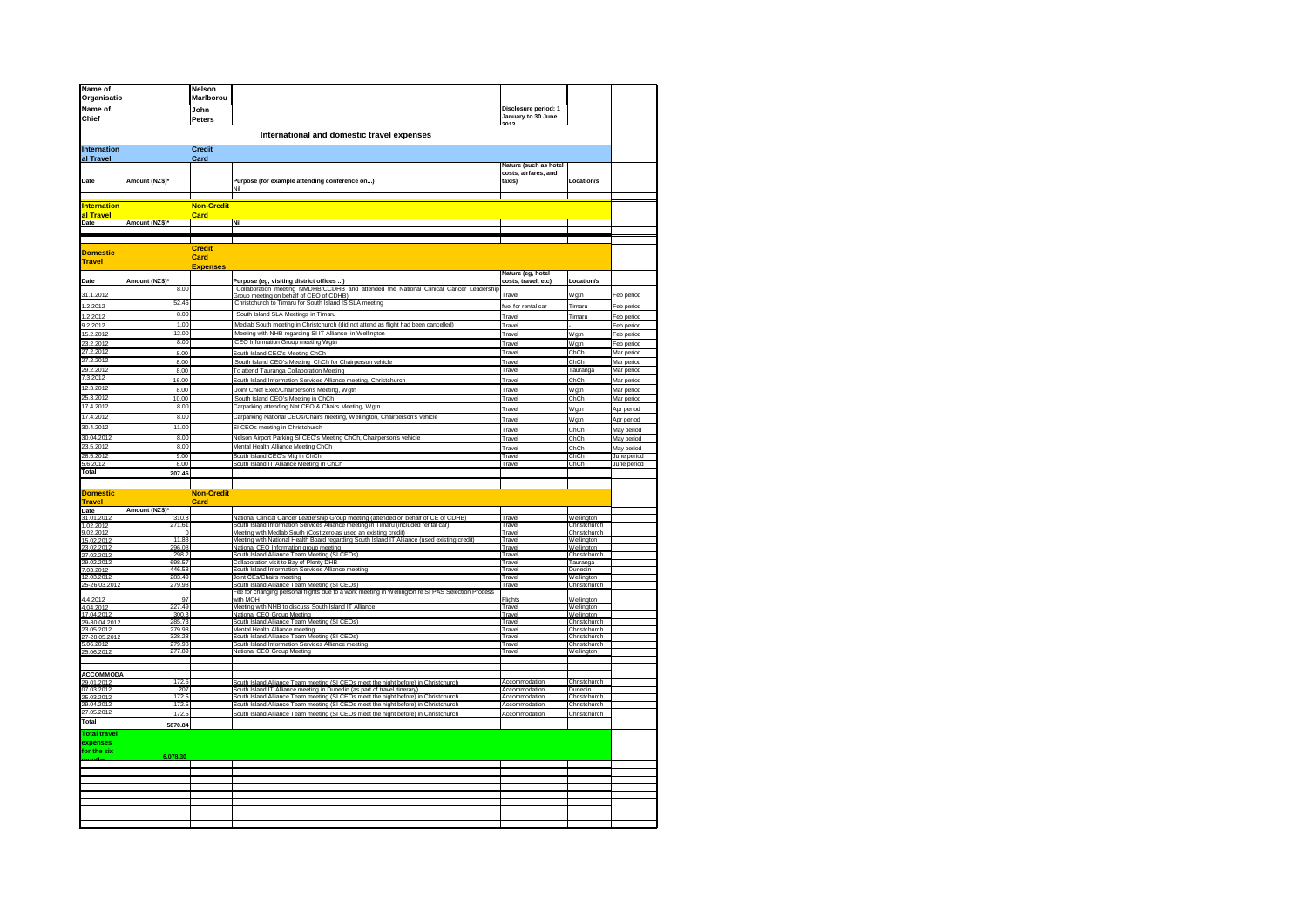| <b>Name of Chief</b><br>Executive: |                                | John<br><b>Peters</b>                                                                          | Disclosure period: 1<br>January to 30 June 2012 |              |
|------------------------------------|--------------------------------|------------------------------------------------------------------------------------------------|-------------------------------------------------|--------------|
|                                    |                                | <b>Hospitality provided</b>                                                                    |                                                 |              |
| <b>Hospitality provided</b>        | <b>Credit Card</b><br>expenses |                                                                                                |                                                 |              |
| <b>Date</b>                        | Amount (NZ\$)*                 | Purpose (eg, hosting delegation from )                                                         | <b>Nature</b>                                   | Location/s   |
| 11.5.2012                          | 23.00                          | Lunch Meeting BLH with Marlb Primary Health Org                                                | Lunch                                           | <b>BLH</b>   |
| 14.5.2012                          | 11.50                          | Refreshment with CEO Nelson Bays Primary Health Org                                            | Coffee                                          | <b>NN</b>    |
| 11.6.2012                          | 37.70                          | Working lunch in Murchison                                                                     | Lunch                                           | Murchison    |
|                                    |                                |                                                                                                |                                                 |              |
| 21.6.2012                          | 30.80                          | Lunch meeting with contractor re DSS works                                                     | Lunch                                           | Richmond, NN |
| <b>Total</b>                       | 103.00                         |                                                                                                |                                                 |              |
| <b>Hospitality provided</b>        | <b>Non-Credit Card</b>         |                                                                                                |                                                 |              |
| <b>Date</b>                        | expenses<br>Amount (NZ\$)*     |                                                                                                |                                                 |              |
| 15.2.2012                          | 224                            | Meeting in Wellington regarding IT - meeting ran over past last flight back to Nelson          | Meal and Accommodation                          | Wellington   |
| 29.2.2012                          | 17.9                           | Meal at Wellington airport. Flt Tauranga to Nelson delayed.                                    | Dinner                                          | Wellington   |
| 1.5.2012                           | 10.7                           | Lunch for visitor to NMDHB re South Island Information Services                                | Lunch                                           | Nelson       |
| 5.8.2012                           | 69.5                           | Meal - overnight stay in Blenheim for late meeting that evening and early meeting the next day | Meals                                           | Blenheim     |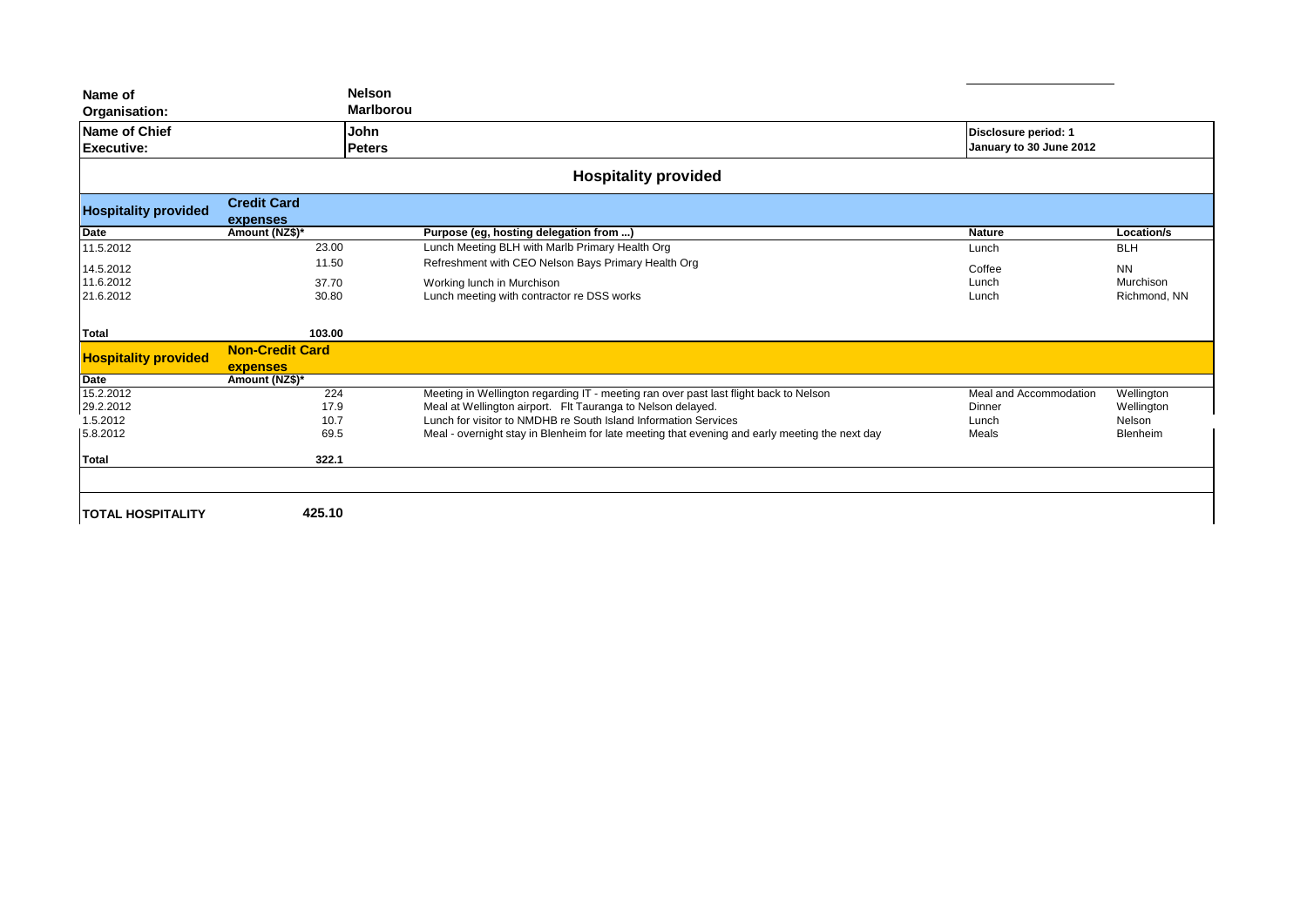| Name of                            |                    | Nelson Marlborough           |                               |                                                 |
|------------------------------------|--------------------|------------------------------|-------------------------------|-------------------------------------------------|
| Organisation:                      |                    | <b>District Health Board</b> |                               |                                                 |
| Name of Chief<br><b>Executive:</b> |                    | <b>John Peters</b>           |                               | Disclosure period: 1 January to<br>30 June 2012 |
|                                    |                    | Gifts and hospitality*       |                               |                                                 |
| Gifts                              |                    |                              |                               |                                                 |
| Date                               | <b>Description</b> | Offered by                   | <b>Estimated value (NZ\$)</b> |                                                 |
|                                    | <b>Nil</b>         |                              |                               |                                                 |
|                                    |                    |                              |                               |                                                 |
|                                    |                    |                              |                               |                                                 |
|                                    |                    |                              |                               |                                                 |
| <b>Hospitality</b>                 |                    |                              |                               |                                                 |
| <b>Date</b>                        | <b>Description</b> | Offered by                   | <b>Estimated value (NZ\$)</b> |                                                 |
|                                    | <b>Nil</b>         |                              |                               |                                                 |
|                                    |                    |                              |                               |                                                 |
|                                    |                    |                              |                               |                                                 |
|                                    |                    |                              |                               |                                                 |